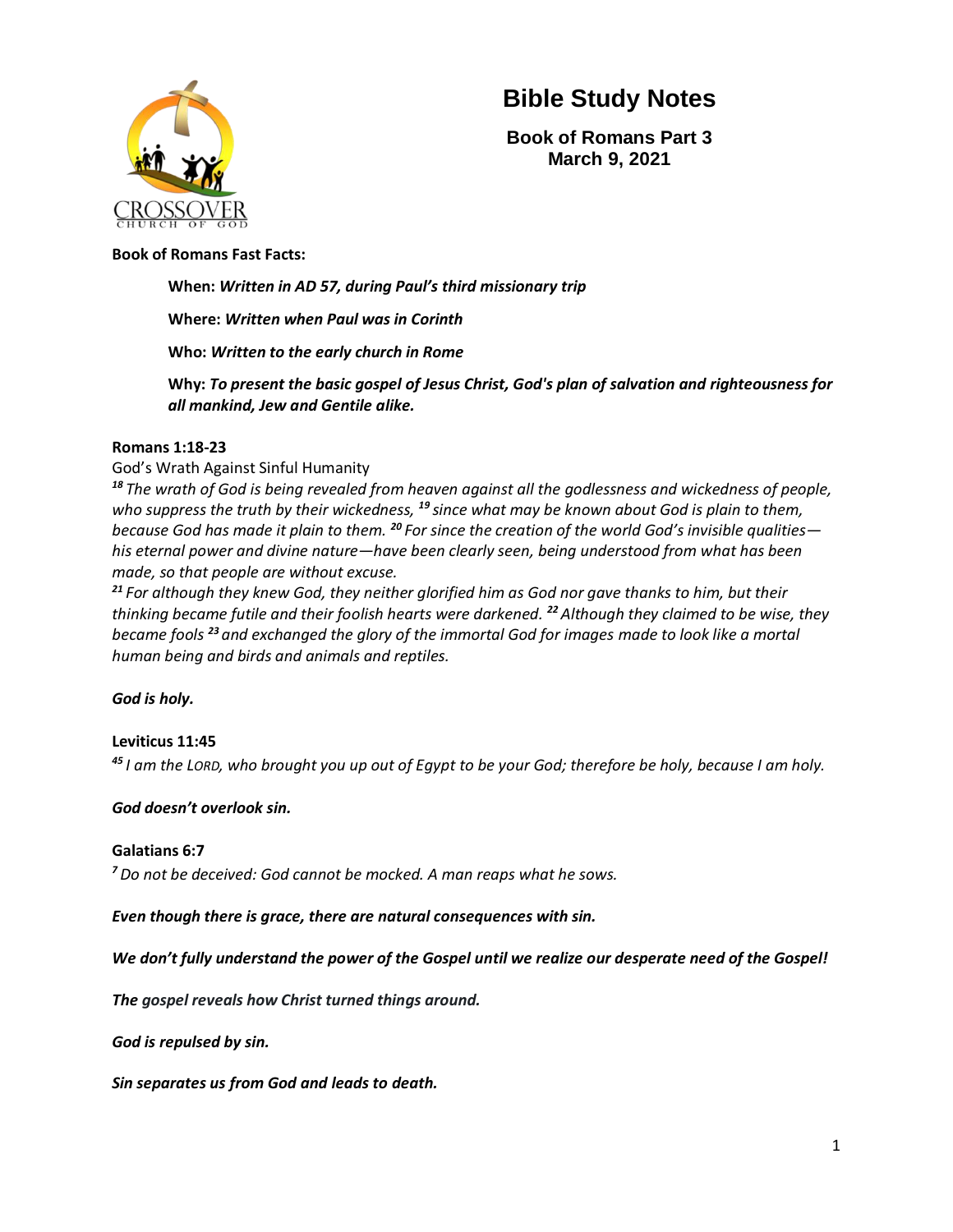

**Book of Romans Part 3 March 9, 2021**

**Romans 6:23** *<sup>23</sup> For the wages of sin is death, but the gift of God is eternal life in Christ Jesus our Lord.*

# *God loved us while we were sinners.*

# **Romans 5:8-11**

*<sup>8</sup> But God demonstrates his own love for us in this: While we were still sinners, Christ died for us. <sup>9</sup> Since we have now been justified by his blood, how much more shall we be saved from God's wrath through him! <sup>10</sup> For if, while we were God's enemies, we were reconciled to him through the death of his Son, how much more, having been reconciled, shall we be saved through his life! <sup>11</sup>Not only is this so, but we also boast in God through our Lord Jesus Christ, through whom we have now received reconciliation.*

*The gospel reveals a God who loves people even when they are his enemies.*

# *God wants us to escape the punishment!*

# **Isaiah 5:20**

*<sup>20</sup> Woe to those who call evil good and good evil, who put darkness for light and light for darkness, who put bitter for sweet and sweet for bitter.*

# **2 Timothy 4:3**

*3 For the time will come when people will not put up with sound doctrine. Instead, to suit their own desires, they will gather around them a great number of teachers to say what their itching ears want to hear.*

*God's wrath is coming on a culture that shakes its fist at Him.*

*We should have the mind of Christ and grieve for the lost culture we live in.*

# *God has given us the ministry of reconciliation.*

# **2 Corinthians 5:18-19**

*<sup>18</sup> All this is from God, who reconciled us to himself through Christ and gave us the ministry of reconciliation: <sup>19</sup> that God was reconciling the world to himself in Christ, not counting people's sins against them. And he has committed to us the message of reconciliation.*

*We should look at our culture with compassion, not disdain.*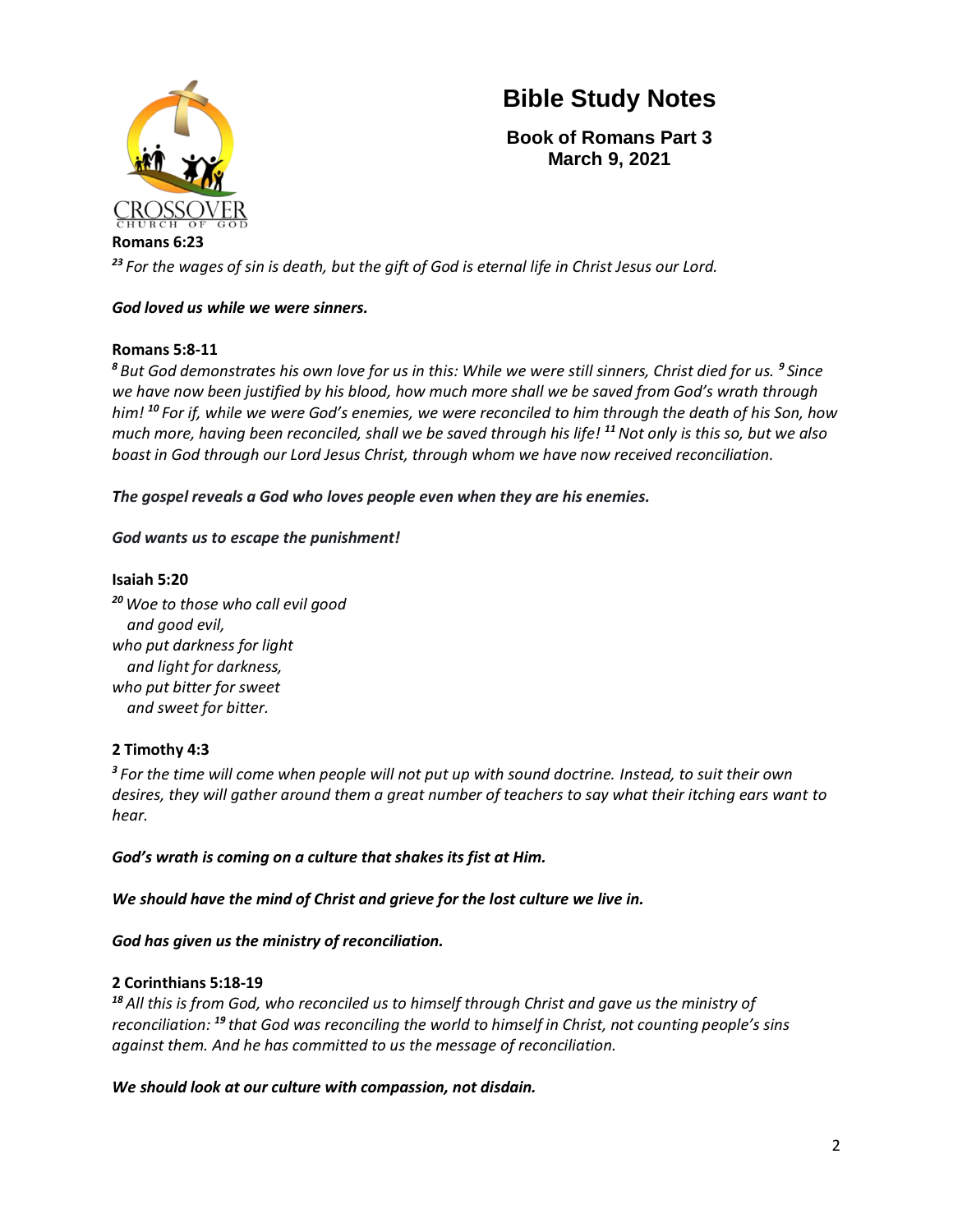

**Book of Romans Part 3 March 9, 2021**

*God made us with an inner conscience that knows there is a God simply by looking at His creation.* 

# *If there is a God, then there is accountability.*

# **Psalm 14:1**

*1 The fool says in his heart, "There is no God." They are corrupt, their deeds are vile; there is no one who does good.*

*To say "there is no God" forces one to stifle the inner consciousness in them that knows there is.*

# *It takes more faith to say there is no God than to say there is.*

# **Genesis 1:1 (Amplified Bible)**

1 *In the beginning God (Elohim*) *created [by forming from nothing] the heavens and the earth.*

# *Only God can create something out of nothing.*

*"Contrary to the belief of some cosmologists, something cannot come out of nothing. It's hard to believe that at the time of the Big Bang, an explosion of unimaginable enormity occurred that created the Boson, the elementary particle of matter that scientists have been trying to chase in the Large Hadron Collider. Explosions don't just pop out of nowhere."*

# *Elohim: the all-powerful God who created all things out of nothing!*

Notes

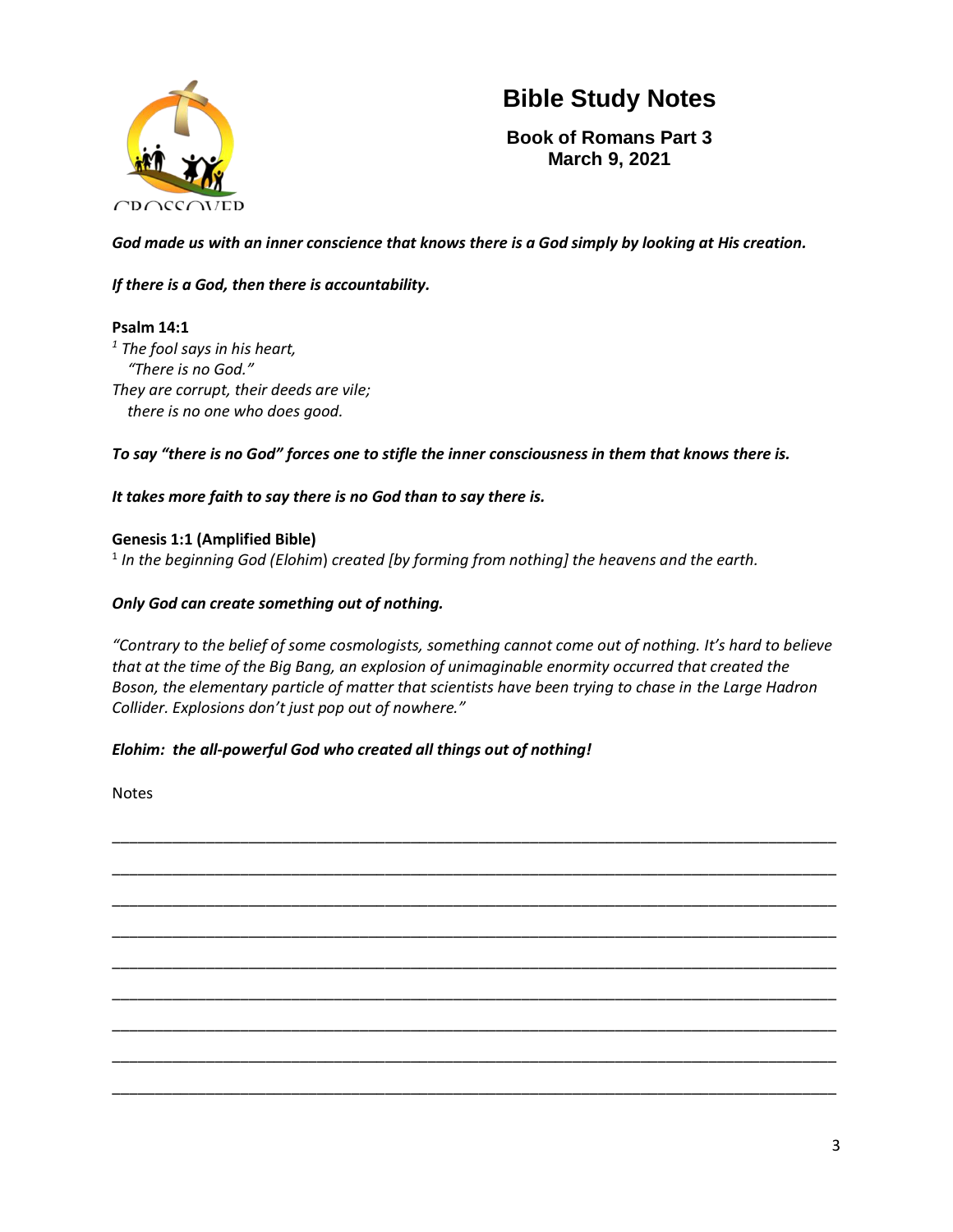

**Book of Romans Part 3 March 9, 2021**